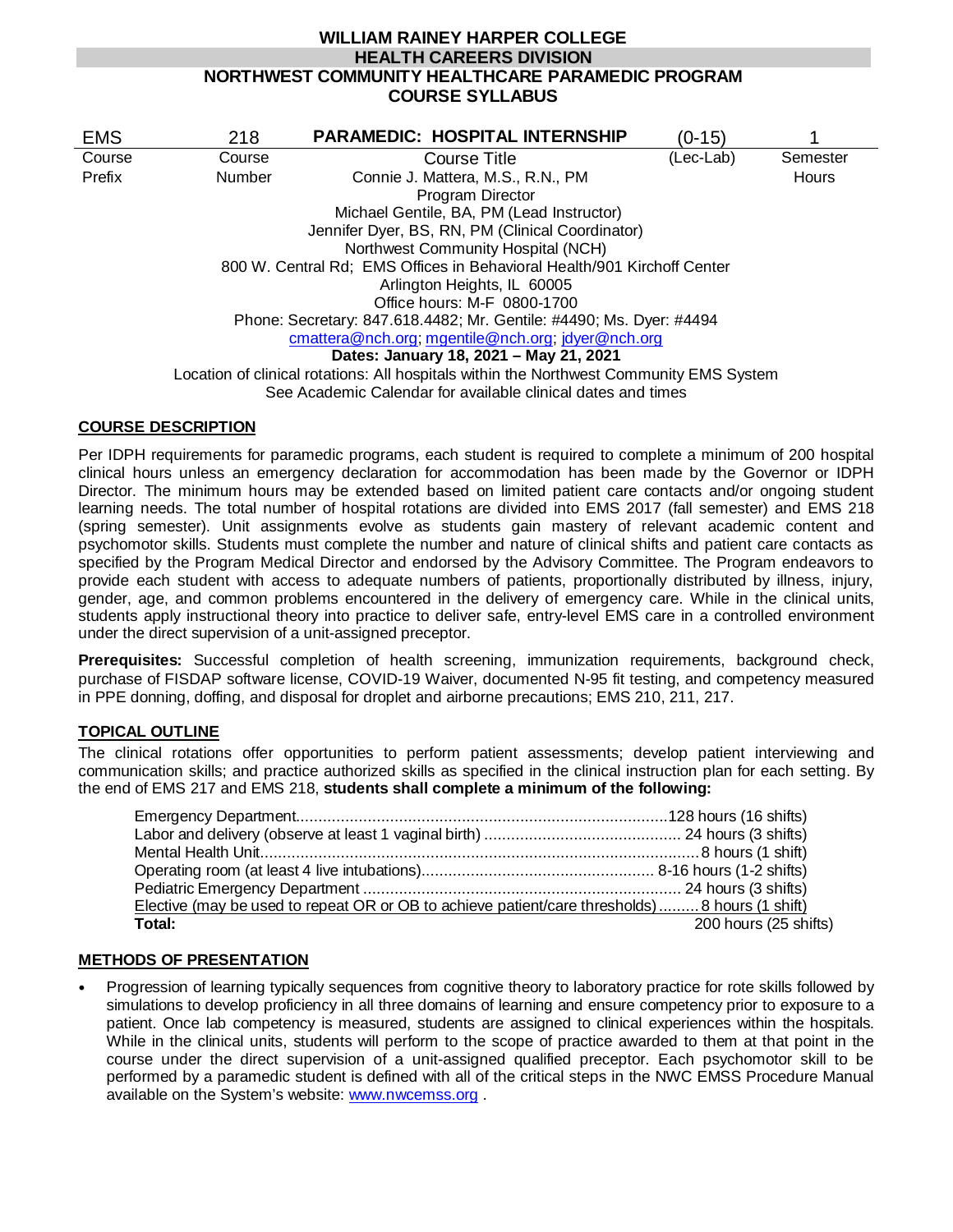#### Syllabus EMS 218 Hospital Internship page 2

- Each unit has a clinical instruction plan that lists the student and preceptor objectives, scope of practice authorized for the student; expected outcomes, uniform/dress, and provides a form on which to evaluate the learning experience. A complete description of the Clinical policies is specified in the NCH Paramedic Program Student Handbook.
- Clinical scheduling depends upon hospital and unit availability. Students must have been introduced to and/or competencied in the skills required for that unit before a rotation may be completed. Most shifts are self-scheduled using FISDAP software based on unit availability posted by the Clinical Coordinator. Students may not do more than a 40 hour work week and must be willing to travel to all System hospitals and complete weekend and evening shifts as needed.

## **STUDENT OUTCOMES:** *(The student will...)*

- 1. complete patient care contacts and demonstrate minimum skill competency as listed in the NCH Paramedic Program Student Handbook.
- 2. characterize the professional behaviors stated in the program affective objectives.

## **METHODS OF EVALUATION**

- 1. The program monitors a student's progress from novice to entry level competence for each skill by keeping a master copy of all psychomotor evaluation instruments and maintaining a record of student performance in the form of graded skill sheets and clinical unit evaluation forms. These forms show progression of the students toward terminal competency. A unit preceptor that directly observed the student's performance verifies/rates the following on each Student Clinical Activity Performance Record: dates and times of reporting on and off duty; psychomotor competency for each assessment/skill performed; and professional behaviors (affective objectives).
- 2. The program uses a computer based tracking system (FISDAP) that incorporates the program-defined minimum numbers of encounters/competencies required for each of the defined groups and patient ages (pediatric subgroups include newborn, infant, toddler, preschooler, school-ager, and adolescent), pathologies, complaints, and interventions. The tracking system clearly identifies those students not meeting the program minimum numbers.
- 3. Student evaluations of clinical units and preceptors
- 4. The program will evaluate at least annually that the established minimums are adequate to achieve competency in a document called Appendix G, with minimums recommended by the Committee on Accreditation of EMS Programs (CoAEMSP). All proposed changes will be brought to the Program Advisory Committee and Medical Director for approval. Terminal competency is validated by preceptors, the Program Director, Lead Instructor, Clinical Coordinator, and the Program Medical Director.

**GRADING:** Students receive a pass/fail grade for this course based on achievement of the objectives.

## **ASSIGNMENTS**

- Student Clinical Activity Performance Record forms for each clinical unit must be complete, appropriately signed, and placed in the student's class file for review by the Course Clinical Coordinator within one week of the rotation.
- The student must also enter all patient care contacts, assessments, and skills performed into FISDAP within one week of completing the rotation. FISDAP entries made by the student must reconcile exactly with those validated by the unit preceptor on the Clinical Activity Performance Record.
- If the paperwork is incomplete and/or is not submitted on time and/or the patient care contacts and skills performed are not accurately entered or entered on time, that skill/rotation will not be credited toward course requirements and will need to be repeated.
- If a student is required to reschedule more than one clinical rotation due to late paperwork or computer submissions, that behavior is considered non-professional and may be grounds for dismissal from the program for failure to achieve the objectives of EMS 217.

**ATTENDANCE POLICY:** Students are to be present, duty ready, and have reported to the assigned unit clinical leader/preceptor at least 15 minutes prior to the start of a shift. Specific class attendance requirements and consequences of failing to meet those requirements are specified in the NCH Paramedic Program Student Handbook.

**MAKEUP SHIFTS**: Specific information relative to rescheduling a clinical rotation is contained in the NCH Paramedic Program Student Handbook.